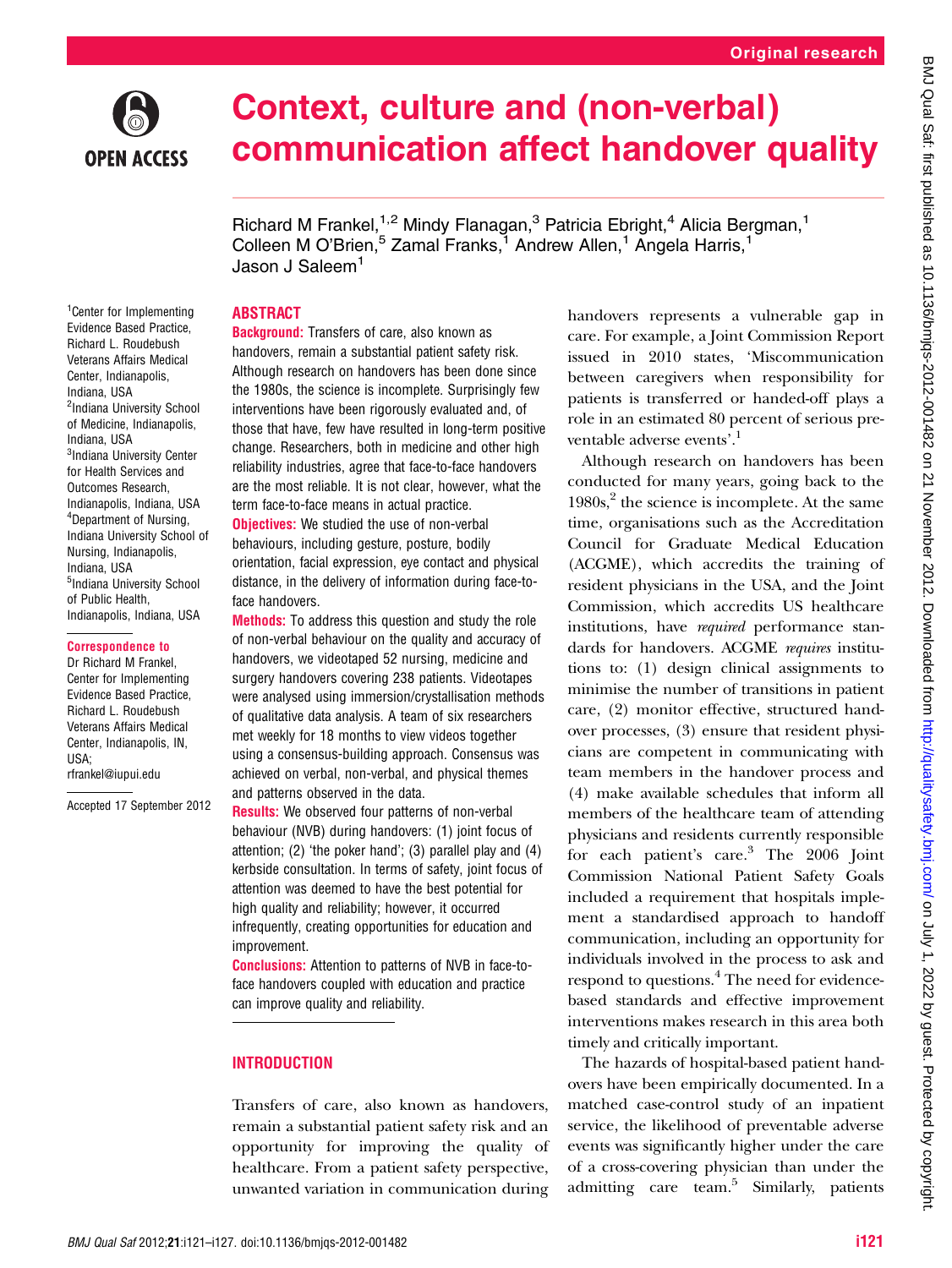admitted to the hospital by a cross-covering physician (rather than primary physician) had longer inpatient stays and more laboratory tests.<sup>6</sup> In another study,  $31\%$  of paediatric residents said that they were not prepared for events that occurred on their shift, and should have been covered in the transfer of care, $\frac{7}{1}$  and a survey found that 59% of medical and surgical physicians in training reported harm to patients that arose from poor handovers, with 12% reporting that the harm was 'major'.<sup>8</sup> Finally, in a study of malpractice claims in surgery, communication breakdowns related to handovers occurred in 43% of the cases, with the most common breakdowns related to omitted information and residents failing to notify the attending surgeon of critical events.<sup>9</sup> Additional sources of communication breakdowns cited in the literature include wrong or omitted patient information, attributed in some cases to interruptions during the handover. $8^{10}$  <sup>11</sup> The specific mechanisms by which interruptions and other non-verbal behaviour (NVB) compromise quality and lead to other communication challenges are not well known and are virtually unexplored in the research literature on handovers.

Surprisingly few interventions have been rigorously evaluated and, of those that have, few have resulted in long-term positive change.<sup>12</sup> A recent systematic review of the literature on handovers stated:

'There is remarkable consistency in anecdotally suggested strategies [for improvement]); however, there remains a paucity of evidence to support these strategies. Overall, there is a great need for high-quality handoff outcomes studies focused on systems factors, human performance, and the effectiveness of structured protocols and interventions'. 13

Two key elements of the practice environment may explain these disappointing results. First, handovers occur in small units of work known as 'microsystems'. 14 Microsystems are the smallest natural grouping of clinicians and staff working together with the shared clinical purpose, to provide care for a population of patients.<sup>15</sup> According to Wasson et al, 'Clinical microsystems are the essential building blocks of all health systems. At the heart of an effective microsystem is a productive interaction between an informed activated patient, and a prepared proactive practice staff'.<sup>16</sup>

Like all human systems, microsystems vary in the extent to which their customs, rules, boundaries and outcomes can be maintained and enforced. Microsystems are characterised by unpredictable emergent events, such as errors and near misses and, in the context of handovers, do not conform to the same standards as a machine bound by linear rules and interchangeable parts.<sup>17</sup> Achieving quality in such systems is less about blind adherence to rules and regulations and more about understanding cultural norms that guide

the behaviour of social actors who exist in a web of relationships. Differences in local culture have been identified as contributing to variations in microsystem performance and may, in part, explain why interventions that call for rigid adherence to uniform standards have not been successful.15 18–<sup>20</sup>

Handovers involve coordinated exchanges of information from one clinician to another using a variety of modalities including: (1) the use of formal and informal artefacts such as written sign-out sheets or 'cheat sheets'; (2) information that is delivered verbally that includes paralinguistic features such as pitch, pace, intonation and hesitations and (3) NVB that includes information delivered through gesture, posture, bodily orientation, facial expression, eye contact and physical distance.

Handovers occur in a complex web of face-to-face and asynchronous interactions and relationships that make up the workflow of any medical professional. Beyond being assessed for their technical quality, little is known about the moment-by-moment microinteractions that characterise them, and the effects these may have on workflow and quality. Our work aims to illustrate how NVB affects handover quality, accuracy and reliability and, through this, the safety and effectiveness of care.

# THE ROLE OF NON-VERBAL BEHAVIOUR IN HANDOVERS

The conversations that take place between providers when care is transferred are both complex and nuanced.<sup>21</sup> Their complexity is due to factors that include the number of patients involved in the handover, their level of acuity, the number of individuals or teams involved in the care process, competing cognitive demands, time pressures, fatigue and the physical and cultural aspects of the handover process. Another part of the complexity results from the ways in which incoming and outgoing medical professionals share time and space together.

To illustrate, we describe the role of NVB in handovers. Our observations come from a series of studies conducted in Veterans Administration Medical Centres and nationally over the past several years, and from a recently completed video-based observational study of resident and nurse handovers in medicine and surgery.22–<sup>24</sup>

Researchers in medicine and in high-reliability industries agree that face-to-face handovers are preferable to those that exclude a face-to-face conversation.<sup>25–27</sup> But, exactly what does face-to-face mean? Does it mean simply being physically copresent or, does it mean to be copresent in particular ways that facilitate communication? We argue that it is the latter; and, our research suggests that some ways of physically sharing space and time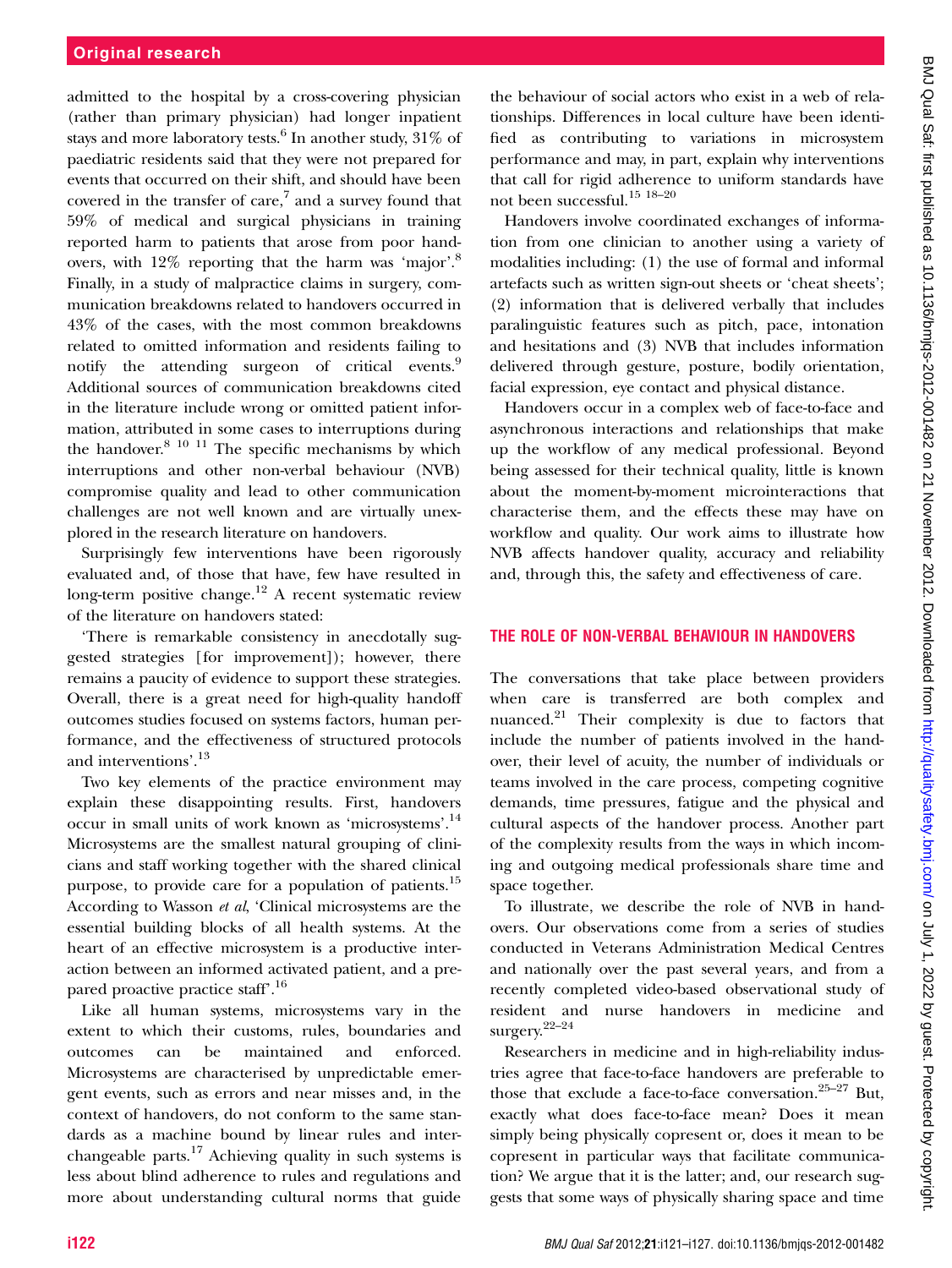are more conducive to high-quality handovers than others.

# **METHODS**

#### **Videotaping**

For the present study, we video recorded nursing and physician handovers to understand variations in NVB during the face-to-face conversations. As compared with second-order data sources, such as interviews, direct observation allows researchers to describe the constitutive elements of an event, ceremony or drama as it occurs in real time.28 29

A research assistant approached potential participants (incoming and outgoing residents, nurses and nurse practitioners) to explain the voluntary nature of the study procedures, answer any questions, and obtain consent (including consent for audio/video recording) to enrol them in the study. Addressing ethical considerations, special care was taken to assure participants that their information and the videotapes would remain secure and be viewed only by study personnel. Once video and audio tapes had been obtained, they were immediately downloaded to a secured drive maintained by the Veterans Administration Medical Centers and encrypted.

The study was approved by the Indiana University institutional review board (IRB), study number 0807-53.

#### Analysis of videotapes

There were 31 nursing handovers covering 137 patients, and 21 resident handovers covering 101 patients included in this study. Videotapes were analysed using immersion/crystallisation methods of qualitative data analysis.<sup>30</sup>

With no pre-existing framework developed in advance for analysis, an inductive approach was used to discover patterns of NVB in the data. A team of six researchers met weekly for 18 months to view videos together. Using a consensus-building approach based on a combination of field notes, 'opportunistic' interviews with the participants, and repeated viewing of the same material, sometimes many months apart, we eventually achieved consensus on verbal, non-verbal, and physical themes and patterns observed in the data. Finally, as a test of 'goodness-of-fit', we carefully reviewed the videotapes for any 'deviant' cases that did not fit the categories we had developed.

### RESULTS

We identified four patterns of NVB that relate to handover quality and have dubbed them: (1) joint focus of frequency as air traffic control. In clinical communication, there is ample evidence

that NVBs, such as mutual eye contact, body posture and voice tone (all proxies for joint focus of attention) in the interactions between physicians and patients relate to both patient satisfaction and care outcomes.<sup>32-35</sup> The literature in disparate fields, such as human factors engineering and clinical communication, suggests that critical tasks, such as flying an airplane or communicating information in a dyadic relationship, are best achieved through a joint focus of attention.

The concept is reflected in Situation Awareness (SA), a framework for understanding how humans perceive and comprehend environmental elements and project their status into the future. $36$  SA is comprised of the following three levels: (1) perceiving information or cues in one's environment, such as patient information on a sign-out sheet; (2) comprehending and integrating perceived information and (3) projecting future events based on the status of current environmental elements. As this description suggests, SA refers to an individual's internal cognitive representation of the environment at a specific point in time. 'Team SA' involves multiple activities and individuals coordinating actions and information $37$  and includes the shared understanding of the status of a group of patients for whom two or more clinicians have responsibility at a single point in time (the

attention;  $(2)$  'the poker hand';  $(3)$  parallel play and  $(4)$ kerbside consultation. Each pattern constitutes a 'transfix', or systematic way of participating non-verbally in the care transfer process. And, although there are variations in each pattern, we have been able to code virtually every handover we have observed in nursing, medicine and surgery into one of these four categories.

#### Joint focus of attention

'Joint attention refers to the ability to consider information about one's own visual attention in parallel with information about the visual attention of other people'. <sup>31</sup> In studying handovers, joint focus of attention refers to the fact that the outgoing and incoming physician or nurse coordinate their verbal and visual attention jointly on an artefact, be it a sign-out tool, computer screen or list of patients. The concept of joint focus of attention has been studied extensively in the field of human factors engineering. For example, aircraft flight decks are designed so that the captain and cocaptain have the same array of instruments in front of them and virtually the same field of view when looking out of the flight deck window. Redundancy in the visual field creates an instantaneous 'joint focus of attention' using simultaneous inputs. Aural inputs are also redundant with each crew member tuned to the same radio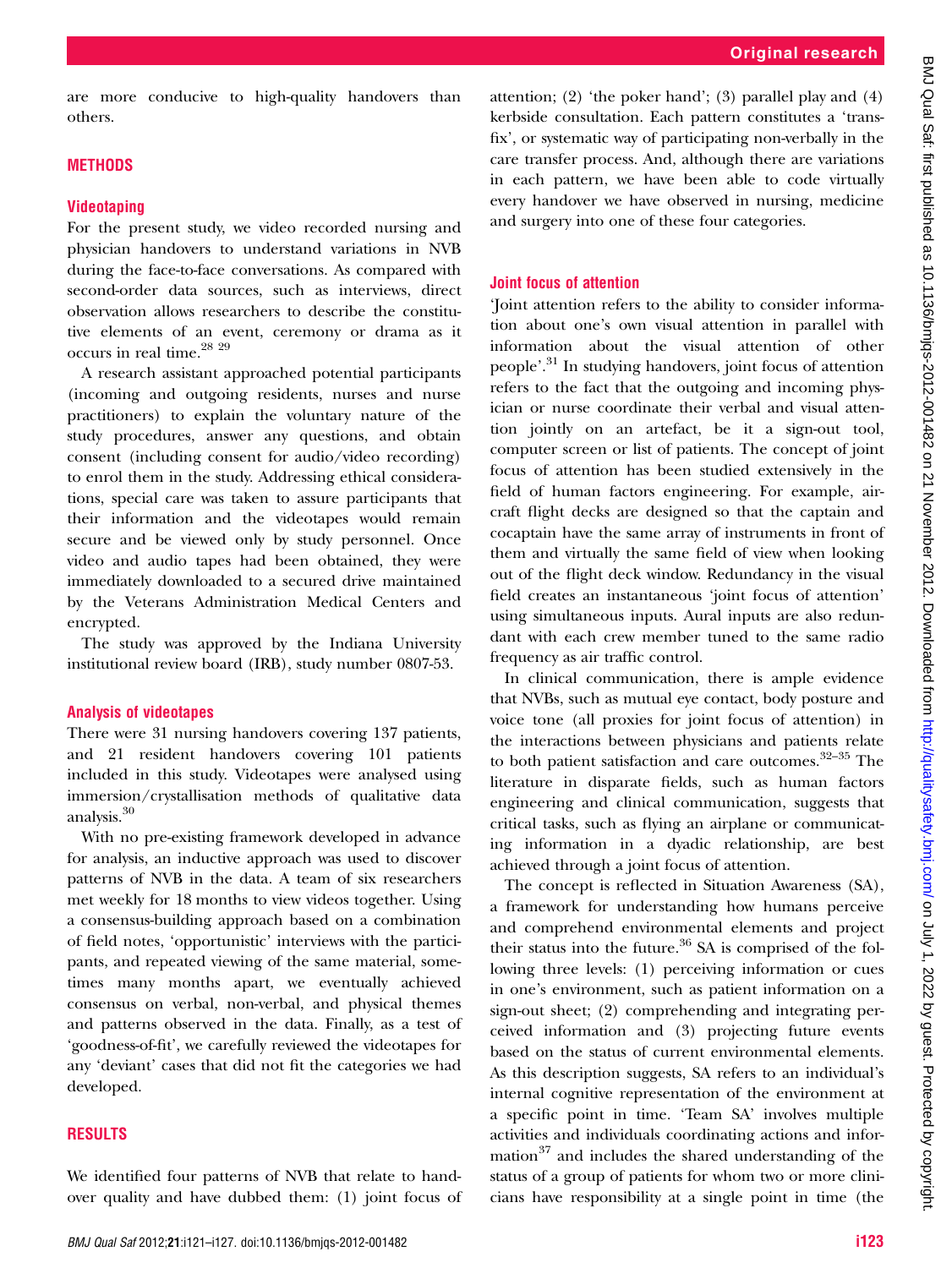handover). A high level of team SA suggests comprehensive and high-quality communication between the incoming and outgoing clinician with a joint focus of attention.

High reliability is achieved in the joint focus of attention from redundancy in communication channels and the ability to compare and contrast aural and visual information, and detect when they are in and out of sync with one another. As an example of this synchronicity, in one handover with a joint focus of attention, the outgoing resident could observe the notes that the incoming resident made on the shared artefact as he listened. Additionally, the incoming resident referred to the sheet to ask the outgoing resident, 'Any one on this list that you're more worried about?' In another handover, the outgoing resident's train of thought had been interrupted. When he returned to the handover list he said, 'So the next guy on the list (pause) … is Mr. Y'. After hesitating a moment, the outgoing leaned over to look at the shared handoff sheet and corrected himself by saying, 'Oh. Mr. X. So Mr. X had a ….' In effect, these actions allowed the residents to coordinate their efforts through a joint focus of attention, thereby reducing the chance of a transmission error.

Although it perhaps comes closest to the ideal in terms of information transfer, in our studies, joint focus of attention occurred infrequently. Figure 1 is a re-enactment of a handover with joint focus of attention.

#### The 'poker hand'

The 'poker hand' describes a pattern in which the outgoing resident or nurse holds a paper artefact, for instance, a printed patient list or handover tool, in such a way that it cannot be seen by the incoming resident or nurse, and uses it to convey information to the incoming professional. The fact that at least some of the information that is transferred comes from a document that the

other cannot see creates the potential for errors in both transmission (a lab value on the written document is misquoted by the outgoing professional and incorrectly transcribed in the incoming professional's notes), and reception (a correct lab value from the written document is misheard or misunderstood and incorrectly transcribed). These handovers do not share a simultaneous focus on a single source of information, and create an asymmetric information transfer situation since there is no way to check that what is said by the outgoing clinician and what is written by the incoming clinician is accurate and complete. There is an increased risk of significant error when information is transferred without an opportunity to confirm accuracy.<sup>38</sup>

Likewise, when there is a lack of redundancy in aural and visual inputs, the potential for error, mishearing and misunderstanding increases. The reduction in access to types of information represented by the poker hand is analogous to the increased difficulty the lack of non-verbal cues introduces in telephone conversation, and the further reduction in being able to detect meaning and intention in email and text messages.<sup>39</sup> In one handover, an outgoing resident began to read off lab values for one patient while the incoming resident documented these values as belonging to a different patient. Fortunately, this 'transcription' error was discovered later in the handover, and the incoming resident was able to correct the information. Nonetheless, this represented a 'near miss' in terms of information transmission. Despite its associated communication risks, the 'poker hand' was the most frequent pattern we observed. Figure 2, is a re-enactment of a 'poker hand' handover between two residents.

#### Parallel play

Parallel play refers to a pattern in which the outgoing and incoming professionals may be working in the same





Figure 1 Joint focus. The state of the state of the Figure 2 Poker hand.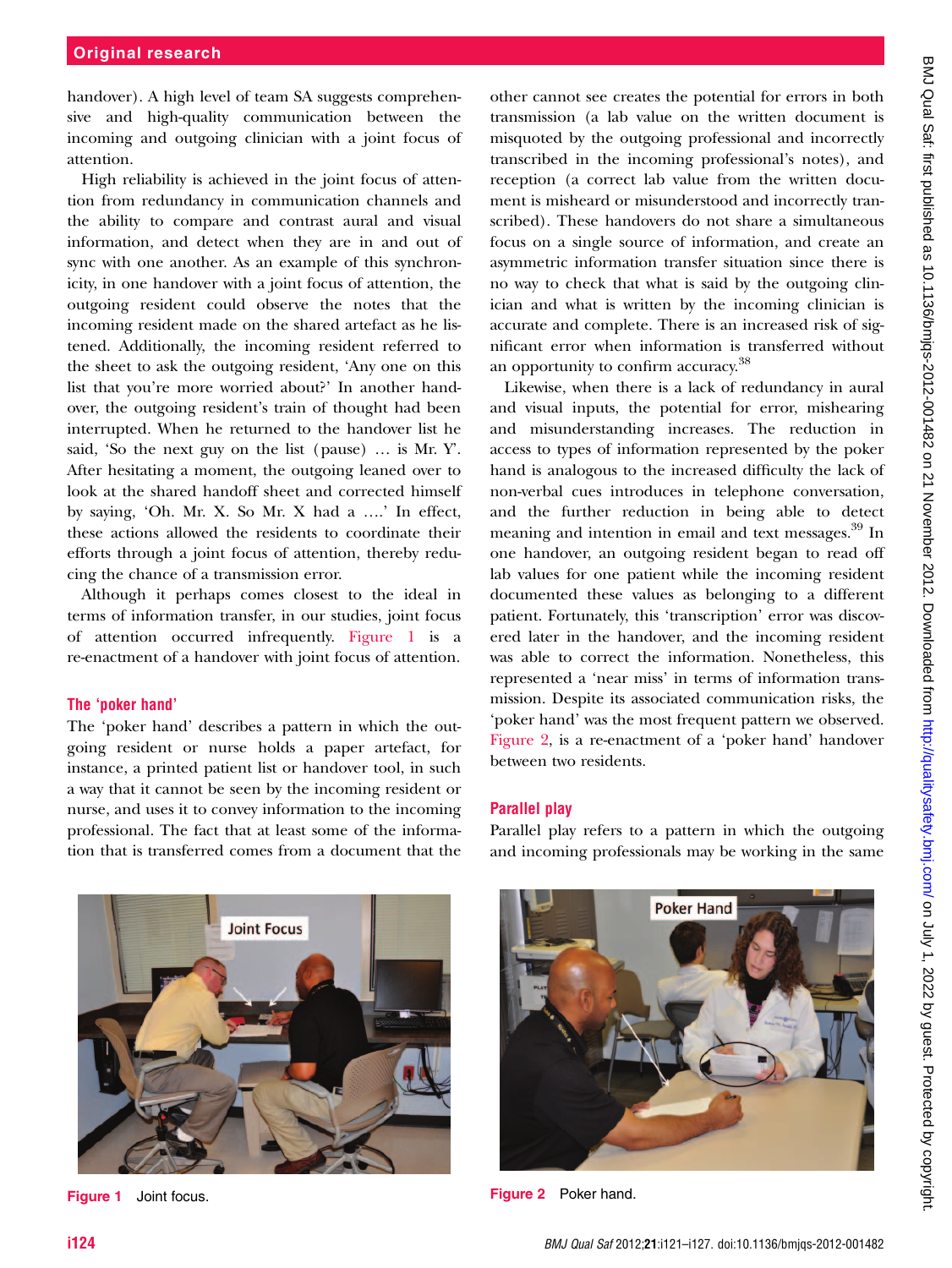physical space, but their activities do not have a joint visual focus of attention. That is, either the incoming or outgoing professional shifts his/her focus away from the other. For example, an outgoing nurse or resident may be seated and looking at a computer screen with his or her back to the incoming clinician. In this pattern, it is not possible for the outgoing to monitor the rate at which the incoming is processing the information that is being transmitted, or observe any reaction by the incoming to the information being conveyed.

We observed several instances in which an incoming interrupted an outgoing's presentation and asked them to 'slow down' so that the information could be absorbed. We also observed instances where the incoming appeared to ignore information they had missed and moved on to the next piece of information. Finally, we observed instances in which the very activities in which each clinician was engaged began to diverge. In one nursing handover, for instance, the incoming initiated a phone call about a patient that had been discussed several minutes earlier at the same time that the outgoing was continuing to provide updates on other patients. This phase shift increased the risk that important information about patients currently under discussion would be missed, because the two clinicians were operating in two parallel activity systems. It also suggests that handovers are more complex than the mechanical passing of a baton from one clinician to another, a popular image used to describe handovers. Parallel play was the second most frequent pattern we observed (figure 3).

## Kerbside consultation

Kerbside consultation refers to a pattern in which one professional (typically the outgoing) stands while the other (incoming) sits during the handover. What distinguishes kerbside consultation from the other categories of NVB is that the outgoing professional is standing. While a joint focus of attention may be possible with this NVB model, for the most part handovers using kerbside consultation appeared cursory and hurried, with fewer clarifying questions asked by the incoming and the elapsed time for these handovers tended to be shorter than for the other patterns. The risk involved in the kerbside consultation is that short shrift may be given to all but the most pressing patient care issues, and that important information may be lost.

In the context of clinical care, standing on the part of one person (the doctor or nurse) and sitting or lying on the part of the other (as in the case of a patient in their hospital bed) creates a power imbalance and makes for more truncated and less satisfying interaction.<sup>40</sup> This may also be the case for handovers involving this communication pattern. The kerbside consultation model was least frequent among the handovers that we observed, and typically occurred when multiple residents or nurses handed-off to a cross-covering individual (figure 4).

# **DISCUSSION**

The requirement to include a face-to-face conversation as part of a handover is considered to be a critical element for ensuring reliable handovers. However, as we have demonstrated, variation in how these face-to-face conversations occur suggests gradations in how they impact handover accuracy and reliability.

Because so little is known about the role of NVB, and other microinteractional occurrences in handovers, we suggest that methods of direct observation, ethnographic and videographic, be used in conjunction with measures of technical quality to document how variations in NVB affect outcomes. The results can then be used to optimise

H **Parallel Play** 



**Figure 3** Parallel play. The state of the state of the state of the state of the state of the state of the state of the state of the state of the state of the state of the state of the state of the state of the state of t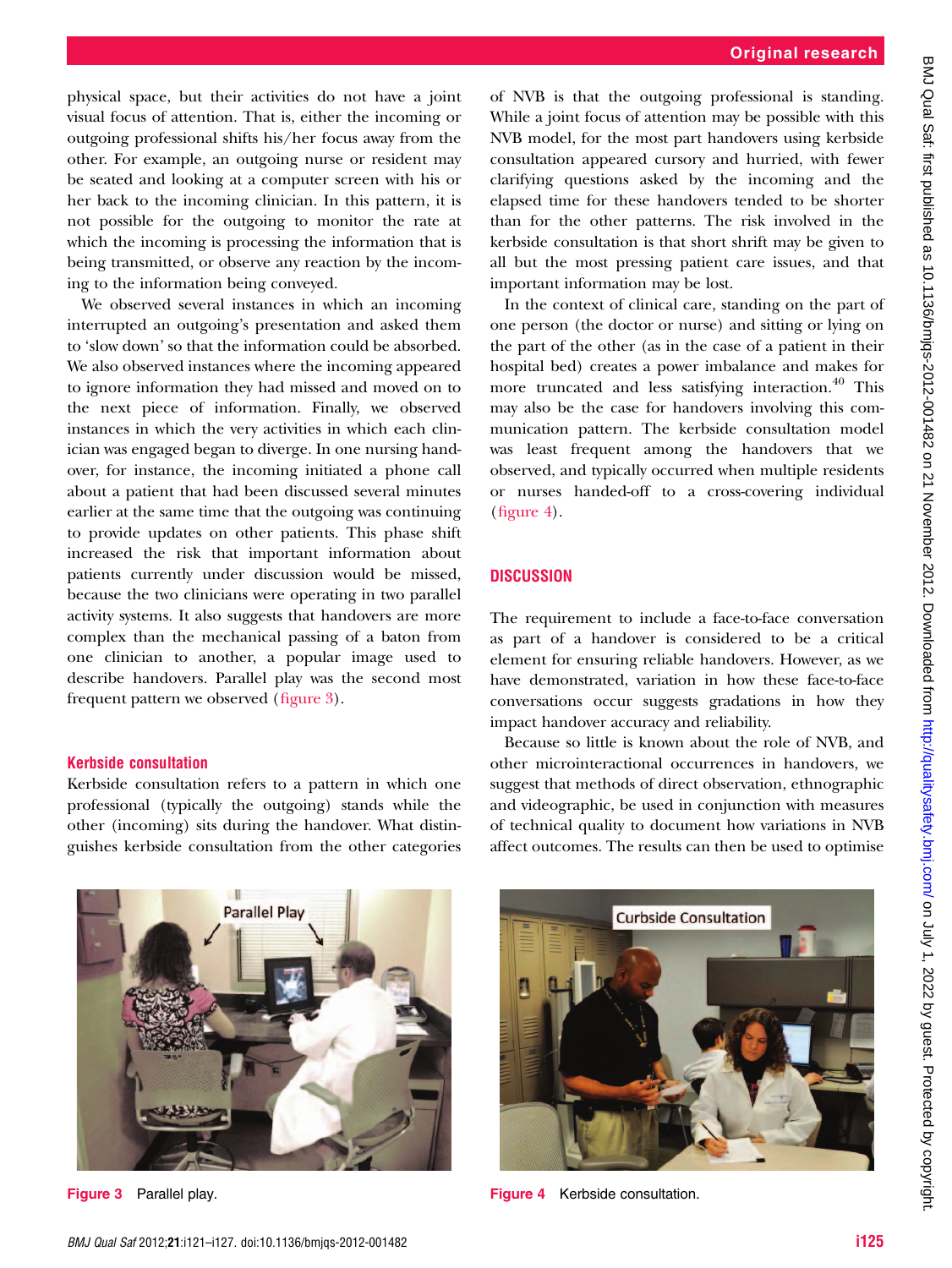# Original research

information exchange during handovers, by offering recommendations for enhanced use of effective NVBs, as one more approach to enhance 'common ground' in communication among individuals involved in handovers.41 42 For learners and practitioners interested in improving handovers, we recommend incorporating into physician and nurse education what has been discovered and confirmed in other high-reliability industries such as aviation, where problems like joint focus of attention and use of teach-backs, talk-backs and checklists by air crew members have long been studied by human factors researchers.<sup>43</sup> Self-study through audio or videotaping one's own handovers (with permission of those involved) is another useful improvement technique as is obtaining coaching and video review with experts.<sup>44</sup> Role play, small group discussion and trigger tapes using simulated video clips of the different variations of the NVB handoff patterns identified here can also be used with resident and nursing learners to outline risks, as well as stimulate commentary and analysis of how we can further optimise the quality of information transfers. These have all been found effective in adult learning contexts, such as resident and continuing medical education.<sup>45</sup>

#### **CONCLUSIONS**

Research on handovers is maturing rapidly. Interventions to improve handovers that capture and integrate elements of local context along with a focus on technical quality have a greater promise of success. During handovers, incoming and outgoing health professionals may share the same space and time, but may still have divided attention, with potential consequences of this being a suboptimal transfer of information. Based on the findings of this study, joint focus of attention during handovers facilitates synchronicity of information transfer, accuracy and understanding between the incoming and outgoing professionals. Focusing on NVBs during handovers will contribute to refinements in educational interventions and through these, to improvements in handovers.

Acknowledgements The authors have benefitted greatly from consultation and discussions with Paul Barach, MD, University of Utrecht, Julie Johnson PhD, University of New South Wales, and Lia Logio, MD, Cornell Weil School of Medicine. This material is based upon work supported by the Department of Veterans Affairs, Veterans Health Administration, Office of Research and Development (VA HSR&D IIR #07-241). This research was also supported in part by VA HSR&D Center grant HFP 04-148. The views expressed in this article are those of the authors and do not necessarily reflect the position or policy of the Department of Veterans Affairs or the US Government.

**Contributors** JS was a coinvestigator on the project involved in the conceptualisation of the project and in analysis and write up of the results. PE was a coinvestigator on the project and involved in the analysis of the data and in write up of the manuscript. MF was a coinvestigator on the project and involved in the conceptualisation, data analysis and write up of the manuscript. AB was involved in the analysis of the data and write up of the

project. CO'B was involve in the analysis of the data and write up of the manuscript. ZF was a research assistant who collected data and was involved in its analysis. AA was a research assistant who collected data and was involved in its analysis. AH was the project manager and was involved in the analysis of the data as well.

Funding Health Services Research, Department of Veterans Affairs. Grant number: IIR 07-241-2. The funder did not play a substantive role in the collection or interpretation of the data reported on in this paper.

Competing interests None.

Ethics approval Indiana University IRB.

Provenance and peer review Not commissioned; externally peer reviewed.

Data sharing statement Additional descriptive information about the study is available from the authors all of whom have played a substantive role in the research and writing of the paper.

**Open Access** This is an Open Access article distributed in accordance with the Creative Commons Attribution Non Commercial (CC BY-NC 3.0) license, which permits others to distribute, remix, adapt, build upon this work noncommercially, and license their derivative works on different terms, provided the original work is properly cited and the use is non-commercial. See: http:// creativecommons.org/licenses/by-nc/3.0/

#### **REFERENCES**

- 1. Joint Commission Online. The Joint Commission Center for Transforming Healthcare's Hand-Off Communications project. 2010. [http://www.jointcommission.org/assets/1/18/jconline\\_Oct\\_21\\_10\\_](http://www.jointcommission.org/assets/1/18/jconline_Oct_21_10_update.pdf) [update.pdf](http://www.jointcommission.org/assets/1/18/jconline_Oct_21_10_update.pdf) (accessed 1 Dec 2011).
- 2. Cooper JB, Long CD, Newbower RS, et al. Critical incidents associated with intraoperative exchanges of anesthesia personnel. Anesthesiology 1982;56:456–61.
- 3. Common Program Requirements VI.B. 2011. [http://www.acgme-](http://www.acgme-2010standards.org/pdf/Common_Program_Requirements_07012011.pdf)[2010standards.org/pdf/Common\\_Program\\_Requirements\\_](http://www.acgme-2010standards.org/pdf/Common_Program_Requirements_07012011.pdf) [07012011.pdf](http://www.acgme-2010standards.org/pdf/Common_Program_Requirements_07012011.pdf) (accessed 20 November 2011).
- The Joint Commission. Improving Handoff Communications: Meeting National Patient Safety Goal 2E. Jt Comm Perspect Patient Saf 2006;6:915.
- 5. Petersen L, Brennan T, O'Neil A, et al. Does housestaff discontinuity of care increase the risk for preventable adverse events? Ann Intern Med 1994;121:866–72.
- 6. Lofgren RP, Gottlieb D, Williams RA, et al. Post-call transfer of resident responsibility: its effect on patient care. J Gen Intern Med 1990;5:501–5.
- Borowitz SM, Waggoner-Fountain LA, Bass EJ, et al. Adequacy of information transferred at resident sign-out (in-hospital handover of care): a prospective survey. Qual Saf Health Care 2008;17: 6–10.
- 8. Kitch BT, Cooper JB, Zapol WM, et al. Handoffs causing patient harm: a survey of medical and surgical house staff. Jt Comm J Qual Patient Saf 2008;34:563–70.
- 9. Greenberg CC, Regenbogen SE, Studdert DM, et al. Patterns of communication breakdowns resulting in injury to surgical patients. J Am Coll Surg 2007;204:533–40.
- 10. Borowitz SM, Waggoner-Fountain LA, Bass EJ, et al. Resident Sign-Out: A Precarious Exchange of Critical Information in a Fast-Paced World (Vol. 2: Culture and Redesign). Aug 2008.
- 11. Horwitz LI, Meredith T, Schuur JD, et al. Dropping the baton: a qualitative analysis of failures during the transition from emergency department to inpatient care. Ann Emerg Med 2009;53:701–10 e704.
- 12. Manser T, Foster S, Gisin S, et al. Assessing the quality of patient handoffs at care transitions. Qual Saf Health Care 2010;19: e44.
- 13. Riesenberg LA, Leitzsch J, Massucci JL, et al. Residents' and attending physicians' handoffs: a systematic review of the literature. Acad Med 2009;84:1775–87.
- 14. Batalden PB, Nelson EC, Edwards WH, et al. Microsystems in health care: part 9. Developing small clinical units to attain peak performance. Jt Comm J Qual Saf 2003;29:575–85.
- 15. Nelson EC, Batalden PB, Huber TP, et al. Microsystems in health care: part 1. Learning from high-performing front-line clinical units. Jt Comm J Qual Improv 2002;28:472–93.
- 16. Wasson JH, Godfrey MM, Nelson EC, et al. Microsystems in health care: part 4. Planning patient-centered care. Jt Comm J Qual Saf 2003;29:227–37.